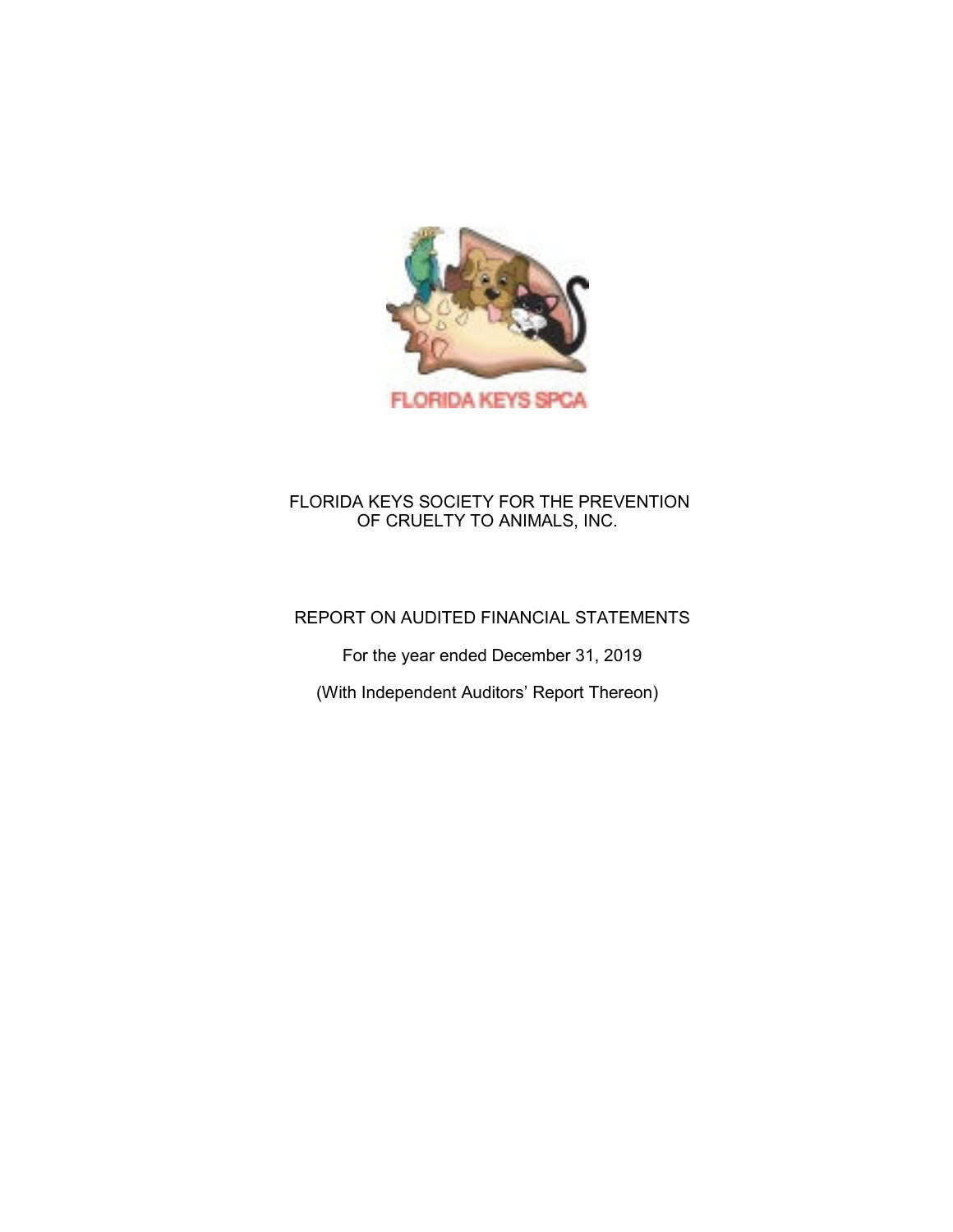# C O N T E N T S

<u>Pages in the contract of the contract of the contract of the contract of the contract of the contract of the con</u>

| <b>Independent Auditors' Report</b>     | $1 - 2$ |
|-----------------------------------------|---------|
| <b>Financial Statements:</b>            |         |
| <b>Statement of Financial Position</b>  | 3       |
| <b>Statement of Activities</b>          | 4       |
| <b>Statement of Functional Expenses</b> | 5       |
| <b>Statement of Cash Flows</b>          | 6       |
| Notes to Financial Statements           | $7-13$  |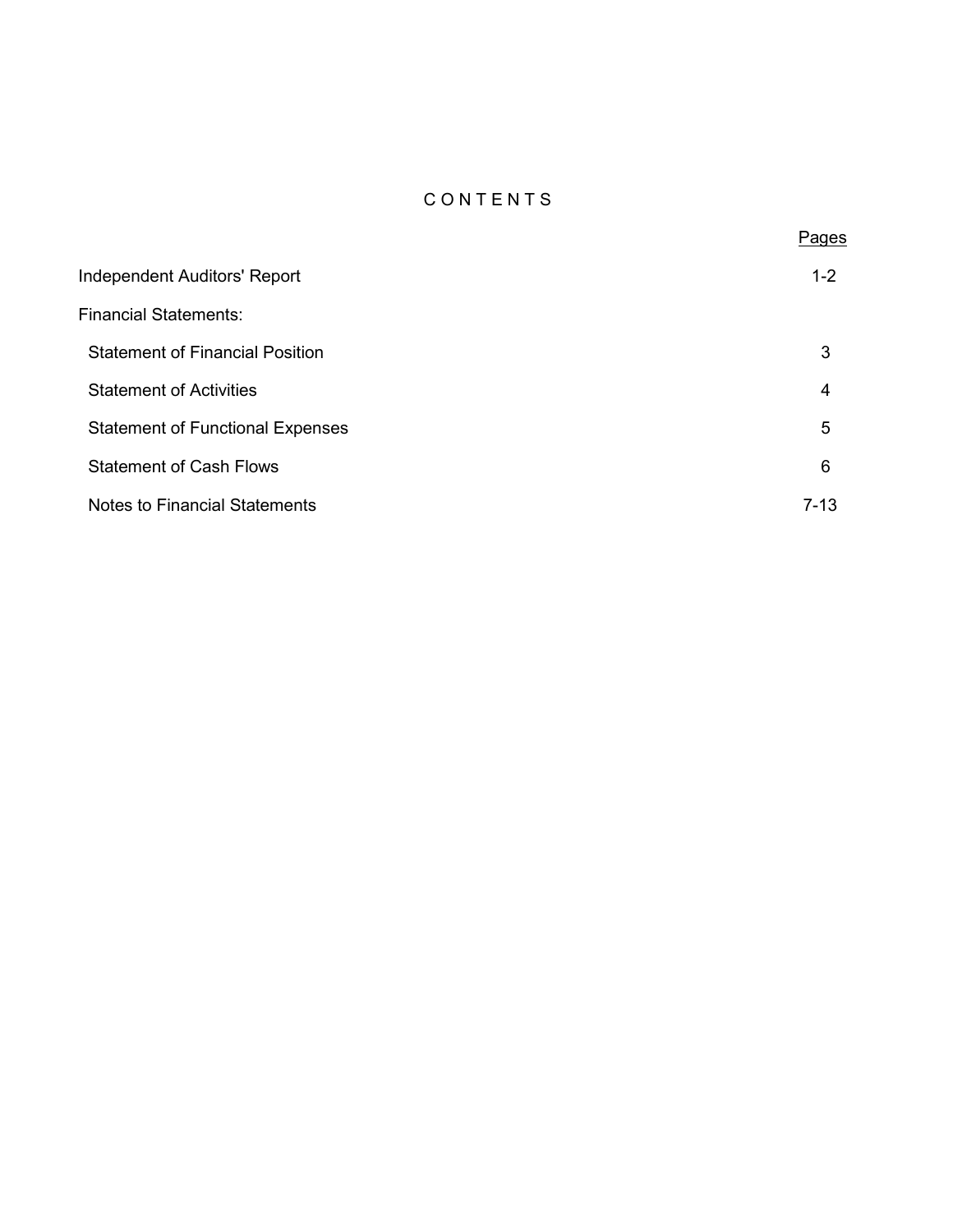**SMITH, BUZZI & ASSOCIATES, LLC.** CERTIFIED PUBLIC ACCOUNTANTS 9425 SUNSET DRIVE, SUITE 180 MIAMI, FLORIDA 33173 TEL. (305) 598-6701 FAX (305) 598-6716

JULIO M. BUZZI, C.P.A. MEMBERS: JOSE E. SMITH, C.P.A. MEMBERS: AMERICAN

AMERICAN INSTITUTE OF CERTIFIED PUBLIC ACCOUNTANTS FLORIDA INSTITUTE OF CERTIFIED PUBLIC ACCOUNTANTS

## **INDEPENDENT AUDITORS' REPORT**

Board of Directors Florida Keys Society for the Prevention of Cruelty to Animals, Inc. Key West, Florida

## *Report on the Financial Statements*

We have audited the accompanying financial statements of Florida Keys Society for the Prevention of Cruelty to Animals, Inc. (a non-profit organization), which comprise the statement of financial position as of December 31, 2019, and the related statements of activities, functional expenses and cash flows for the year then ended, and the related notes to the financial statements.

## *Management's Responsibility for the Financial Statements*

Management is responsible for the preparation and fair presentation of these financial statements in accordance with accounting principles generally accepted in the United States of America; this includes the design, implementation, and maintenance of internal control relevant to the preparation and fair presentation of financial statements that are free from material misstatement, whether due to fraud or error.

#### *Auditors' Responsibility*

Our responsibility is to express an opinion on these financial statements based on our audit. We conducted our audit in accordance with auditing standards generally accepted in the United States of America. Those standards require that we plan and perform the audit to obtain reasonable assurance about whether the financial statements are free from material misstatement.

An audit involves performing procedures to obtain audit evidence about the amounts and disclosures in the financial statements. The procedures selected depend on the auditor's judgment, including the assessment of the risks of material misstatement of the financial statements, whether due to fraud or error. In making those risk assessments, the auditor considers internal control relevant to the entity's preparation and fair presentation of the financial statements in order to design audit procedures that are appropriate in the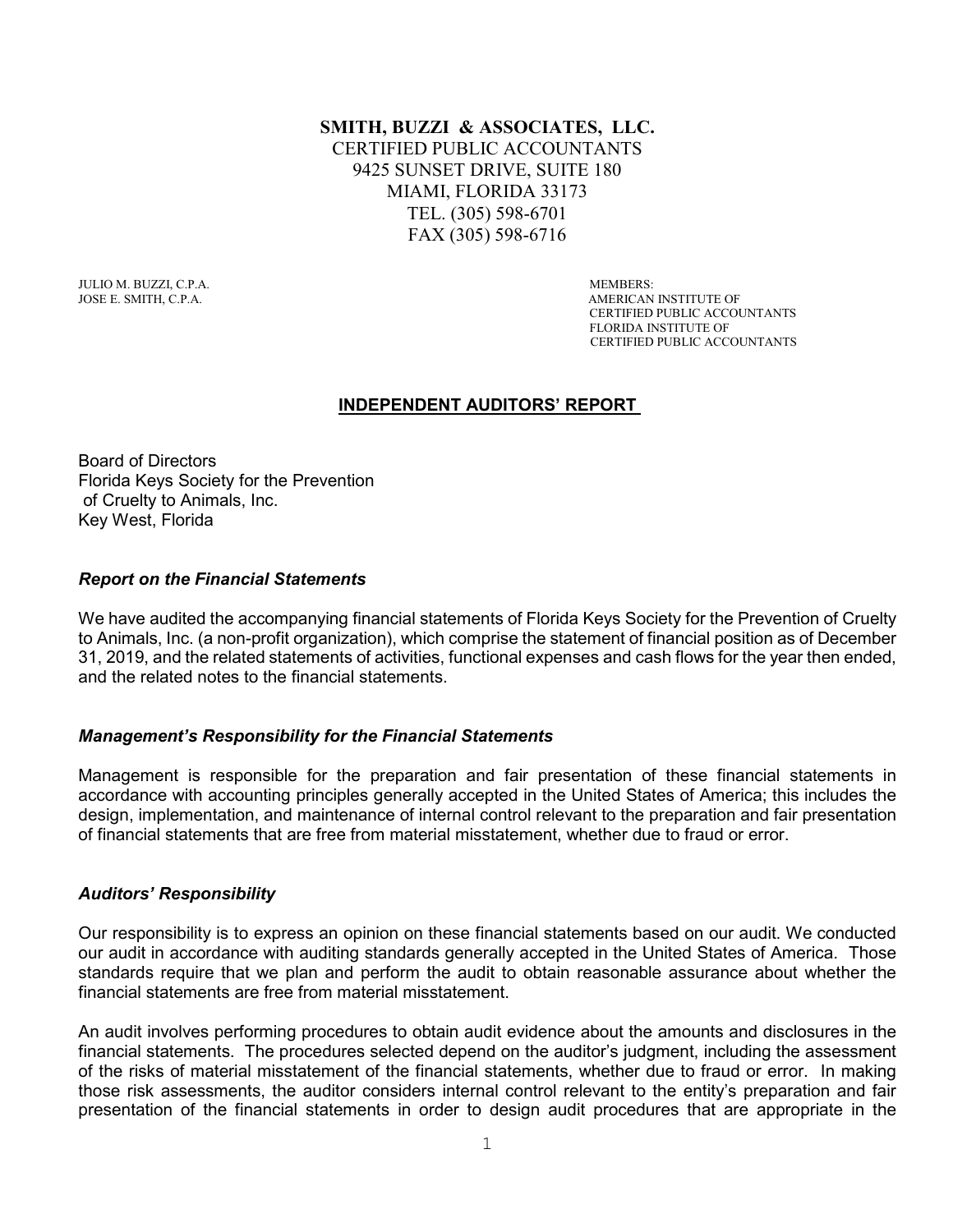circumstances, but not for the purpose of expressing an opinion on the effectiveness of the entity's internal control. Accordingly, we express no such opinion. An audit also includes evaluating the appropriateness of accounting policies used and the reasonableness of significant accounting estimates made by management, as well as evaluating the overall presentation of the financial statements.

We believe that the audit evidence we have obtained is sufficient and appropriate to provide a basis for our audit opinion.

## *Opinion*

In our opinion, the financial statements referred to above present fairly, in all material respects, the financial position of Florida Keys Society for the Prevention of Cruelty to Animals, Inc., as of December 31, 2019 and the changes in net assets and its cash flows for the year then ended in conformity with accounting principles generally accepted in the United States of America.

Smith, Suzzi & Associates, LLC.

April 15, 2020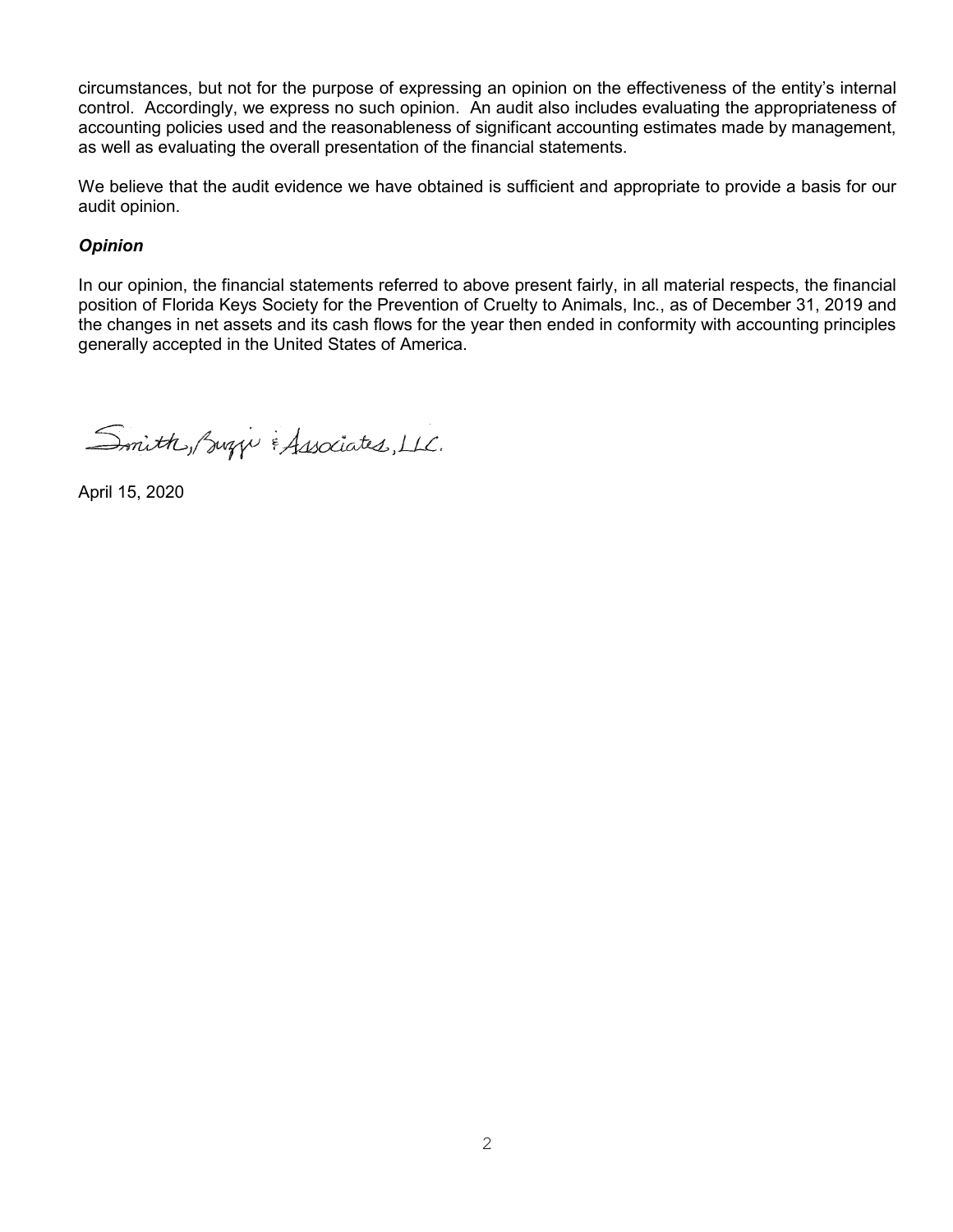#### FLORIDA KEYS SOCIETY FOR THE PREVENTION OF CRUELTY TO ANIMALS, INC. STATEMENT OF FINANCIAL POSITION December 31, 2019

## **ASSETS**

| <b>CURRENT ASSETS</b>                                       |                         |            |
|-------------------------------------------------------------|-------------------------|------------|
| Cash and cash equivalents                                   | \$                      | 795,122    |
| Certificates of deposit-maturing through September 25, 2020 |                         | 228,314    |
| Accounts receivable-Monroe County (\$230,926);              |                         |            |
| other (\$25,335)                                            |                         | 256,261    |
| Unconditional promises to give                              |                         | 1,500      |
| Inventory                                                   |                         | 66,413     |
| Prepaid expenses and other assets                           |                         | 35,999     |
| <b>TOTAL CURRENT ASSETS</b>                                 | $\sqrt[6]{\frac{1}{2}}$ | 1,383,609  |
| <b>NON CURRENT ASSETS</b>                                   |                         |            |
| Investments, beneficial interest-endowment                  | \$                      | 84,008     |
| <b>Property and Equipment</b>                               |                         | 9,000,172  |
| <b>Accumulated Depreciation</b>                             |                         | (386, 617) |
| TOTAL NON CURRENT ASSETS                                    | $\$\$                   | 8,697,563  |
| <b>TOTAL ASSETS</b>                                         | \$                      | 10,081,172 |
|                                                             |                         |            |
| <b>LIABILITIES AND NET ASSETS</b>                           |                         |            |
|                                                             |                         |            |
| <b>CURRENT LIABILITIES</b>                                  |                         |            |
| Accounts payable                                            | \$                      | 31,029     |
| Accrued expenses                                            |                         | 73,245     |
| <b>TOTAL CURRENT LIABILITIES</b>                            | $\frac{1}{2}$           | 104,274    |
| <b>NET ASSETS</b>                                           |                         |            |
| Without donor restrictions                                  | \$                      | 9,747,603  |
| With donor restrictions                                     |                         | 229,295    |
| <b>TOTAL NET ASSETS</b>                                     | \$                      | 9,976,898  |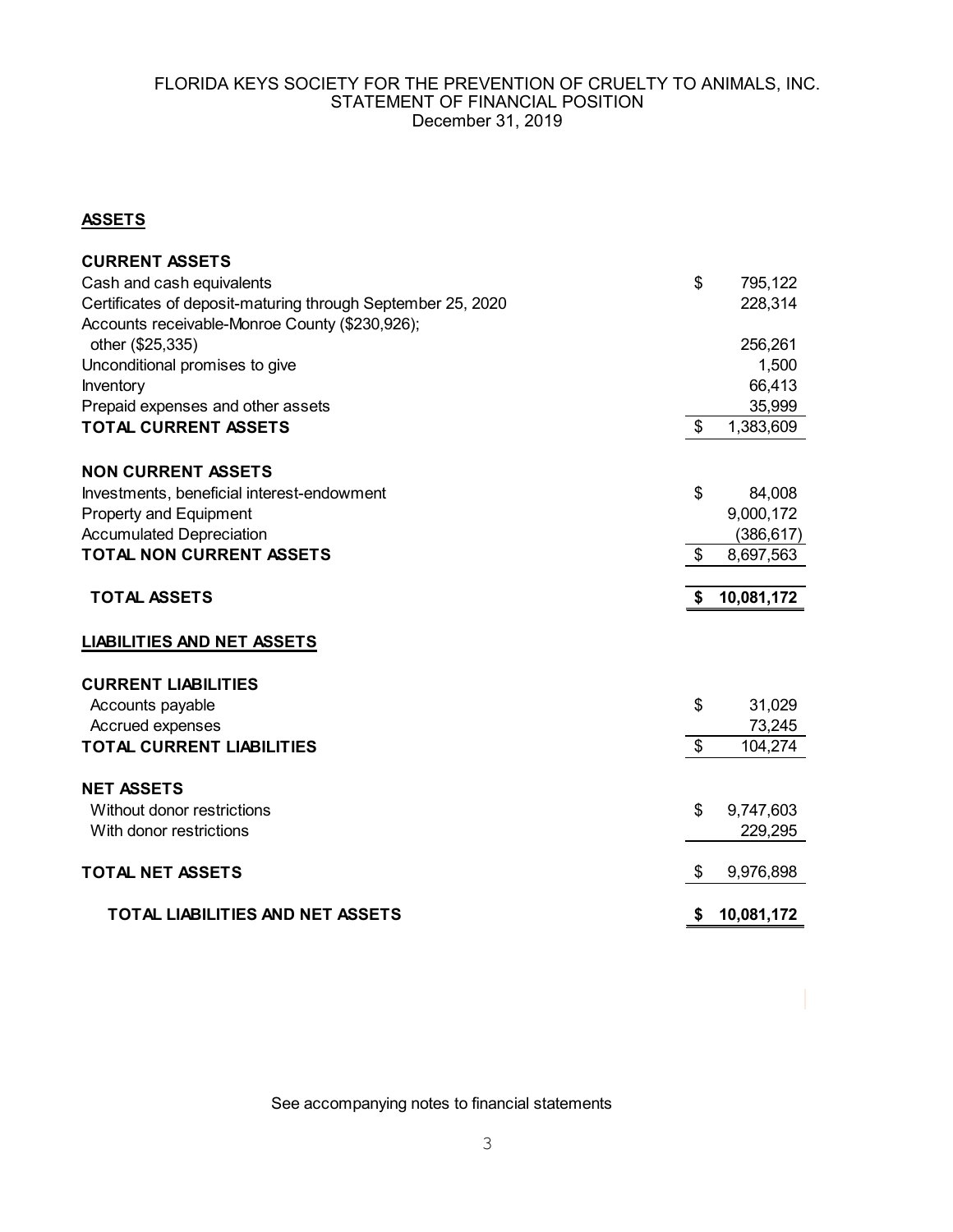## FLORIDA KEYS SOCIETY FOR THE PREVENTION OF CRUELTY TO ANIMALS, INC. STATEMENT OF ACTIVITES for the year ended December 31, 2019

|                                      | Without<br>Donor    | <b>With Donor</b>   |             |
|--------------------------------------|---------------------|---------------------|-------------|
|                                      | <b>Restrictions</b> | <b>Restrictions</b> | Total       |
| Revenues:                            |                     |                     |             |
| Monroe County contract               | \$1,043,677         | \$                  | \$1,043,677 |
| In-kind donations                    | 104,120             |                     | 104,120     |
| Donations and grants                 | 815,878             | 208,576             | 1,024,454   |
| Adoption fees                        | 24,080              |                     | 24,080      |
| Special events revenues of \$274,977 |                     |                     |             |
| less event expenses of \$44,835      | 230,142             |                     | 230,142     |
| Other income                         | 3,973               |                     | 3,973       |
| Medical fees and ID chips            | 10,335              |                     | 10,335      |
| Sales of merchandise of \$6,314      |                     |                     |             |
| less cost of goods of \$4,326        | 1,988               |                     | 1,988       |
| <b>Interest</b>                      | 3,093               |                     | 3,093       |
| Gain on endowment                    | 8,162               |                     | 8,162       |
| Released from restrictions           | 44,095              | (44, 095)           |             |
| Total revenue                        | 2,289,543           | 164,481             | 2,454,024   |
| Expenses:                            |                     |                     |             |
| Shelter operations                   | 1,927,364           |                     | 1,927,364   |
| Management and general               | 29,244              |                     | 29,244      |
| Fundraising                          | 121,756             |                     | 121,756     |
| <b>Total expenses</b>                | 2,078,364           |                     | 2,078,364   |
| Increase in net assets               | 211,179             | 164,481             | 375,660     |
| Net assets, beginning of year        | 9,536,424           | 64,814              | 9,601,238   |
| Net assets, end of year              | \$9,747,603         | 229,295<br>\$       | \$9,976,898 |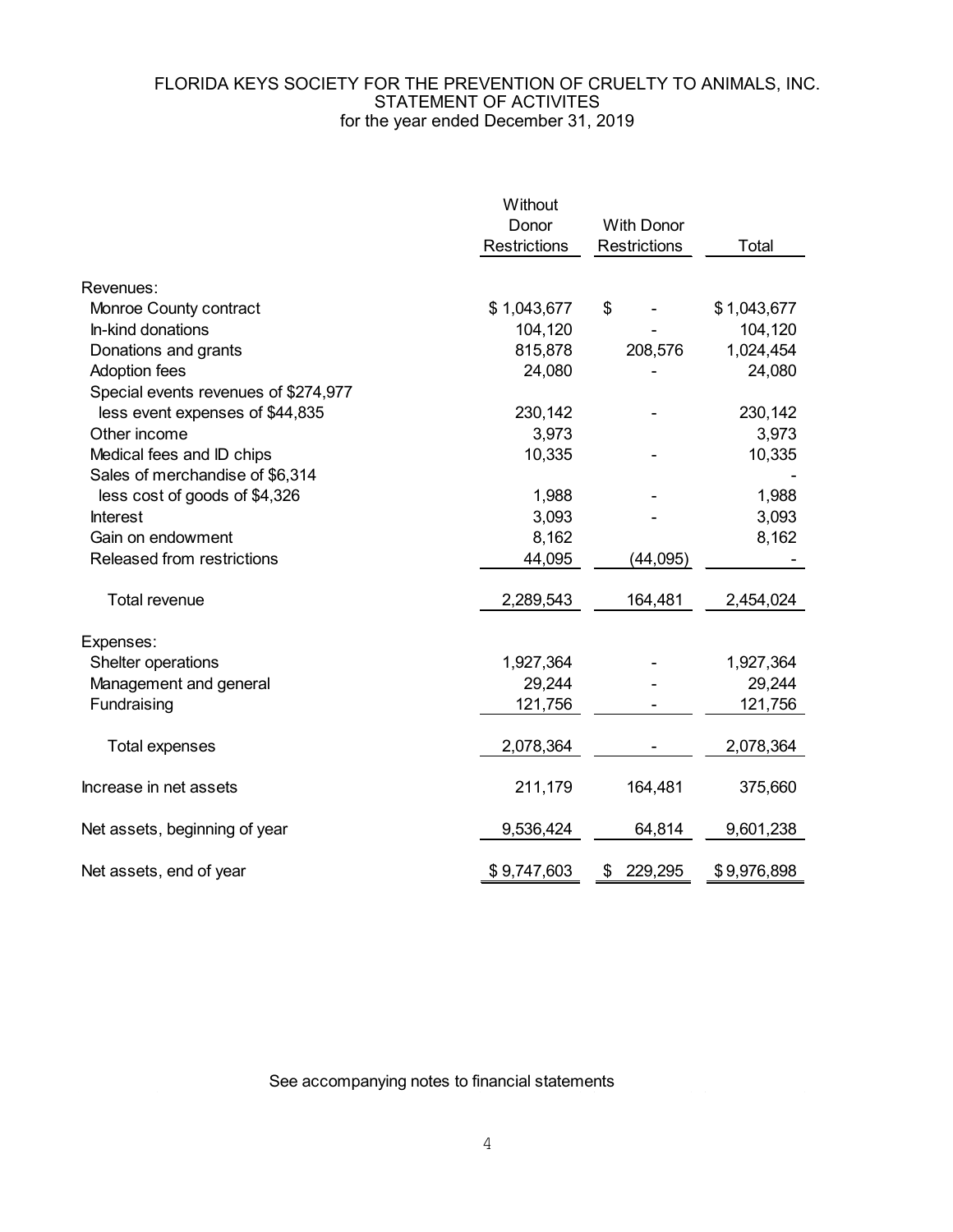#### FLORIDA KEYS SOCIETY FOR THE PREVENTION OF CRUELTY TO ANIMALS, INC. STATEMENT OF FUNCTIONAL EXPENSES for the year ended December 31, 2019

|                                            | <b>Shelter</b>  | Management   | <b>Direct</b> |               |
|--------------------------------------------|-----------------|--------------|---------------|---------------|
|                                            | Operations      | and General  | Fundraising   | <b>Totals</b> |
| Personnel expenses:                        |                 |              |               |               |
| Salaries and wages                         | \$<br>757,212   | \$<br>17,519 | \$<br>26,685  | \$<br>801,416 |
| Health Insurance                           | 72,558          | 1,886        | 2,991         | 77,435        |
| Payroll taxes                              | 62,849          | 1,380        | 2,081         | 66,310        |
| <b>Total Salaries and related expenses</b> | 892,619         | 20,785       | 31,757        | 945,161       |
| Direct Expenses:                           |                 |              |               |               |
| Advertising                                | 6,352           |              |               | 6,352         |
| Depreciation                               | 327,302         |              |               | 327,302       |
| Dog Park                                   | 4,588           |              |               | 4,588         |
| Dues and subscriptions                     | 1,306           |              |               | 1,306         |
| Entertainment                              | 3,295           | 1,242        | 9,368         | 13,905        |
| <b>Fundraising Expenses</b>                |                 |              | 74,225        | 74,225        |
| <b>ID</b> chips                            | 7,422           |              | -             | 7,422         |
| Insurance, other                           | 100,089         | 1,957        |               | 102,046       |
| <b>Interest</b>                            | 34              |              |               | 34            |
| License and taxes                          | 1,959           |              |               | 1,959         |
| Medicines and medical supplies             | 107,320         |              |               | 107,320       |
| Office expense, credit card and bank fees  | 6,980           | 241          | 1,340         | 8,561         |
| Office expense, other                      | 25,900          | 3,377        | 5,066         | 34,343        |
| Payroll processing                         | 26,641          |              |               | 26,641        |
| Professional services                      | 41,085          | 1,125        |               | 42,210        |
| Rent, storage                              | 217             | 217          |               | 434           |
| Repairs and maintenance                    | 41,795          |              |               | 41,795        |
| Supplies                                   | 84,113          |              |               | 84,113        |
| Training with related travel               | 1,918           | 300          |               | 2,218         |
| Utilities and telephone                    | 111,553         |              |               | 111,553       |
| <b>Vehicles</b>                            | 6,610           |              |               | 6,610         |
| Veternarian fees                           | 110,302         |              |               | 110,302       |
| Waste disposal                             | 17,964          |              |               | 17,964        |
| <b>Total expenses</b>                      | \$<br>1,927,364 | \$<br>29,244 | \$<br>121,756 | \$2,078,364   |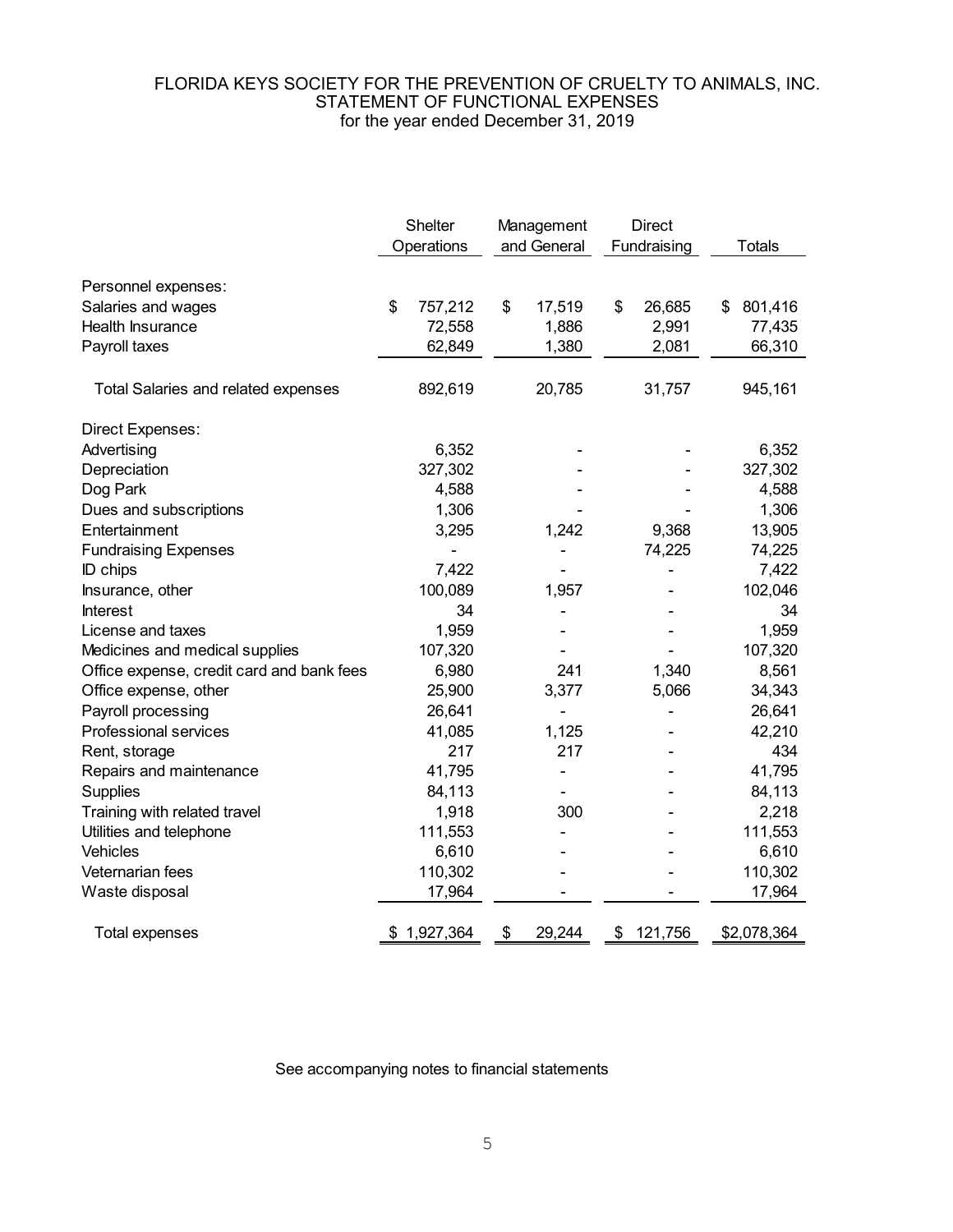## FLORIDA KEYS SOCIETY FOR THE PREVENTION OF CRUELTY TO ANIMALS, INC. STATEMENT OF CASH FLOWS for the year ended December 31, 2019

| Cash flows from operating activities:                       |               |    |           |
|-------------------------------------------------------------|---------------|----|-----------|
| Change in net assets without donor restrictions             |               | \$ | 211,179   |
| Adjustments to reconcile change in net assets without donor |               |    |           |
| restrictions to net cash provided by operating activities:  |               |    |           |
| Depreciation                                                | \$<br>327,302 |    |           |
| Decrease in certificate of deposit                          | 12,393        |    |           |
| Increase in investments                                     | (59, 389)     |    |           |
| Increase in accounts receivable-Monroe County               | (92, 921)     |    |           |
| Decrease in unconditional promises to give (pledges)        | 6,000         |    |           |
| Increase in inventory                                       | (1,939)       |    |           |
| Decrease in prepaid expenses and other                      | 4,479         |    |           |
| Decrease in accounts payable                                | (32, 924)     |    |           |
| Increase in accrued payroll and related liabilities         | 14,698        |    |           |
| Decrease in retainage payable                               | (112, 373)    |    | 65,326    |
| Net cash provided by operating activities                   |               |    | 276,505   |
| Cash flows from investing activities:                       |               |    |           |
| Purchase of equipment and building                          | (189, 837)    |    |           |
| Change in net assets with donor restrictions                | 164,481       |    |           |
| Net cash used in investing activities                       |               |    | (25, 356) |
| Net increase in cash and cash equivalents                   |               |    | 251,149   |
| Cash and cash equivalents at beginning of year              |               |    | 543,973   |
|                                                             |               | S. | 795,122   |
| Cash and cash equivalents at end of year                    |               |    |           |
| Cash paid for interest (none capitalized)                   |               | \$ | 34        |
|                                                             |               |    |           |
| Cash paid for income taxes                                  |               | \$ |           |
| Non cash activity - Donated capital assets                  |               | \$ | 60,855    |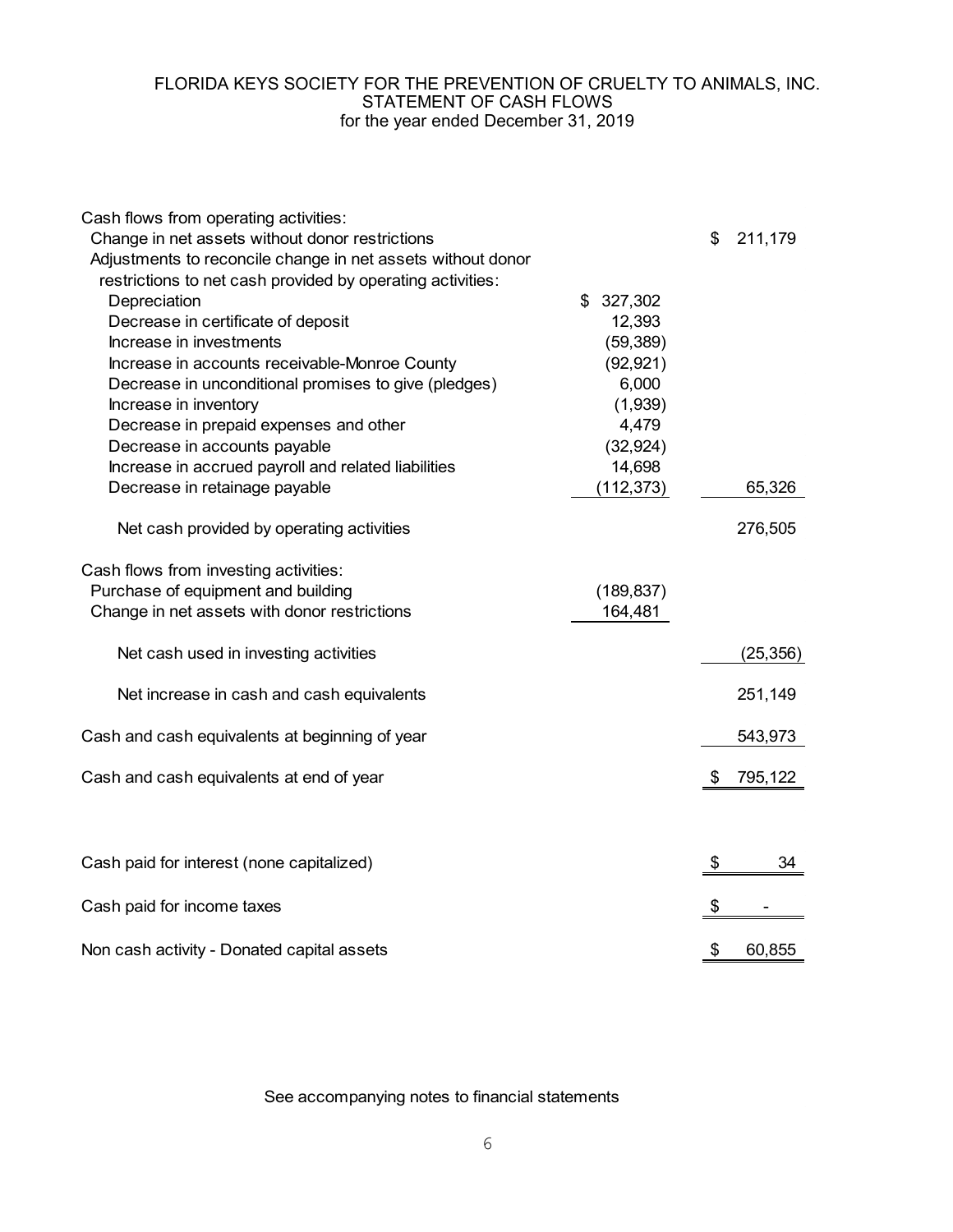## 1. Summary of Significant Accounting Policies:

The Florida Keys Society for the Prevention of Cruelty to Animals, Inc. ("FKSPCA") was incorporated under the not-for-profit statutes of Florida on January 27, 1999. FKSPCA is a not-for-profit organization dedicated to the promotion of the humane treatment of all animals through compassionate care, adoption, education, population control and humane law enforcement. FKSPCA has a contract effective May 1, 2014, with the Board of County Commissioners of Monroe County, Florida for the purposes of operating the shelter located in Key West and to provide complete animal control and enforcement services from mile marker 0 through mile marker 16.7, including the City of Key West, for a term of 20 years including a 10 year extension thereafter. Effective November 15, 2017, the Board of Commissioners of Monroe County, Florida awarded a new animal control contract for the middle Keys (i.e. mile marker 16.7 to mile marker 70) for a term of 5 years including a 5 year extension thereafter.

The accounting policies of FKSPCA conform to accounting principles generally accepted in the United States of America. The preparation of financial statements in conformity with accounting principles generally accepted in the United States of America requires management to make estimates and assumptions that affect the reported amounts of assets and liabilities and disclosure of contingent assets and liabilities at the date of the financial statements and the reported amounts of revenues and expenses during the reporting period. Actual results could differ from those estimates.

 Basis of Presentation - The accompanying financial statements include the accounts of the Florida Keys Society for the Prevention of Cruelty to Animals, Inc. only. The financial statements have been prepared on the accrual basis of accounting in accordance with accounting principles generally accepted in the United States of America. Net assets and revenues, expenses, gains, and losses are classified based on the existence or absence of donor-imposed restrictions. Accordingly, net assets of FKSPCA and changes therein are classified and reported as follows:

 Net assets without donor restrictions - Net assets are available for use in general operations and not subject to donor restrictions. The Board has designated, from net assets without donor restrictions, a Board designated endowment.

 Net assets with donor restrictions - Net assets with donor restrictions are subject to donor restrictions. Some restrictions are temporary in nature, such as those that will be met by the passage of time or other events specified by the donor (such as the construction of the building). Other restrictions are perpetual in nature, where the donor stipulates that resources be maintained in perpetuity.

 The costs of providing the shelter operations program and administration have been detailed in the statement of functional expenses and summarized on a functional basis in the statement of activities. Salaries and other expenses which are associated with shelter operations or administration are charged directly to each. Salaries and other expenses which benefit both are allocated based on the relative benefit provided to each.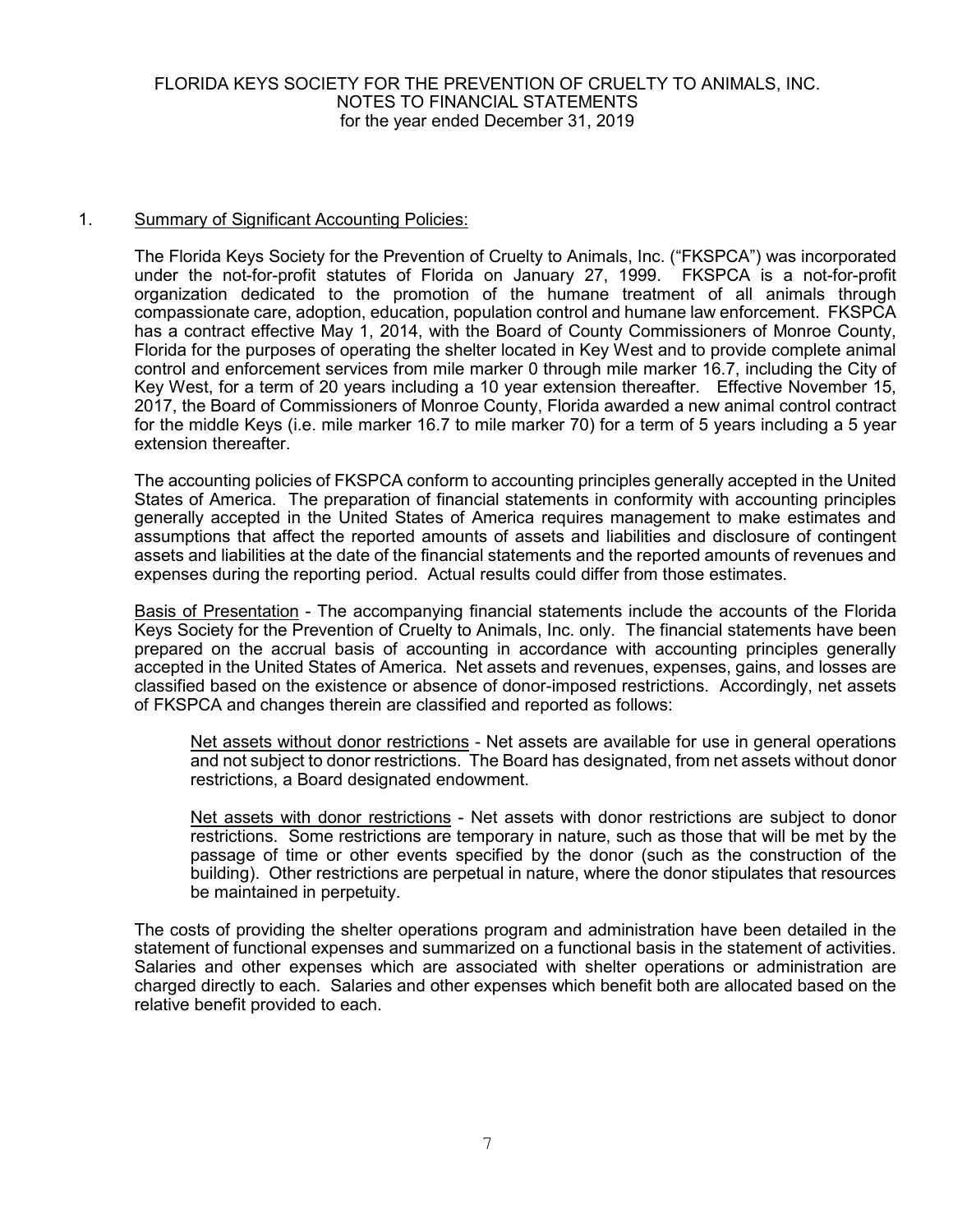## 1. Summary of Significant Accounting Policies, Continued:

Support and Revenue – Contributions, including unconditional promises to give, are recorded as made. All contributions are available for unrestricted use unless specifically restricted by the donor. Conditional promises to give are recognized when the conditions on which they depend are substantially met. Unconditional promises to give due in the next year are recorded at their net realizable value. Unconditional promises to give due in subsequent years are reported at the present value of their net realizable value, using risk-free interest rates applicable to the years in which the promises were received.

 Grants and other contributions of cash and other assets are reported as net assets without donor restrictions unless specifically restricted by donor.

 Cash and Cash Equivalents – All highly liquid investments with an original maturity of three months or less are deemed to be cash equivalents for the purposes of reporting cash flows.

FKSPCA maintains cash accounts with local and national financial institutions for donations received. All cash accounts are included in the statement of cash flows. At December 31, 2019, cash balances totaled \$795,122, which were in multiple checking and savings accounts in order to maintain Federal Deposit Insurance Corporation (FDIC) coverage; however, at times during the year and at year end, balances exceeded \$250,000 of FDIC insurance at one financial institution.

Investments – During 2012, FKSPCA entered into agreements with The Community Foundation of the Florida Keys, Inc. (Foundation) to create an Agency Fund primarily to establish an endowment for future operations (see Note 5). The Foundation's investments in mutual and money market funds are not backed by a bank nor are they insured by FDIC. This agreement may be terminated by either party giving thirty (30) days written notice.

Investments consist of the following as of December 31, 2019:

|                                           | <b>Fair Value</b> | Net Unrealized Gain |
|-------------------------------------------|-------------------|---------------------|
| Mutual and money market funds - Endowment | \$84,008          | \$8,162             |

Receivables – Accounts receivables are presented on the statement of financial position net of an allowance for doubtful accounts based on FKSPCA's assessment of collectability. As of December 31, 2019, FKSPCA considers all accounts receivables to be collectible and an allowance has not been recorded. Unconditional promises to give have been recorded without an allowance based on collectability through the current issue date of these statements.

 Inventory – Inventory consists of supplies on hand to operate two animal control shelters, the spay neuter clinic and some items held for resale. Inventory is stated at the lower of cost or net realizable value.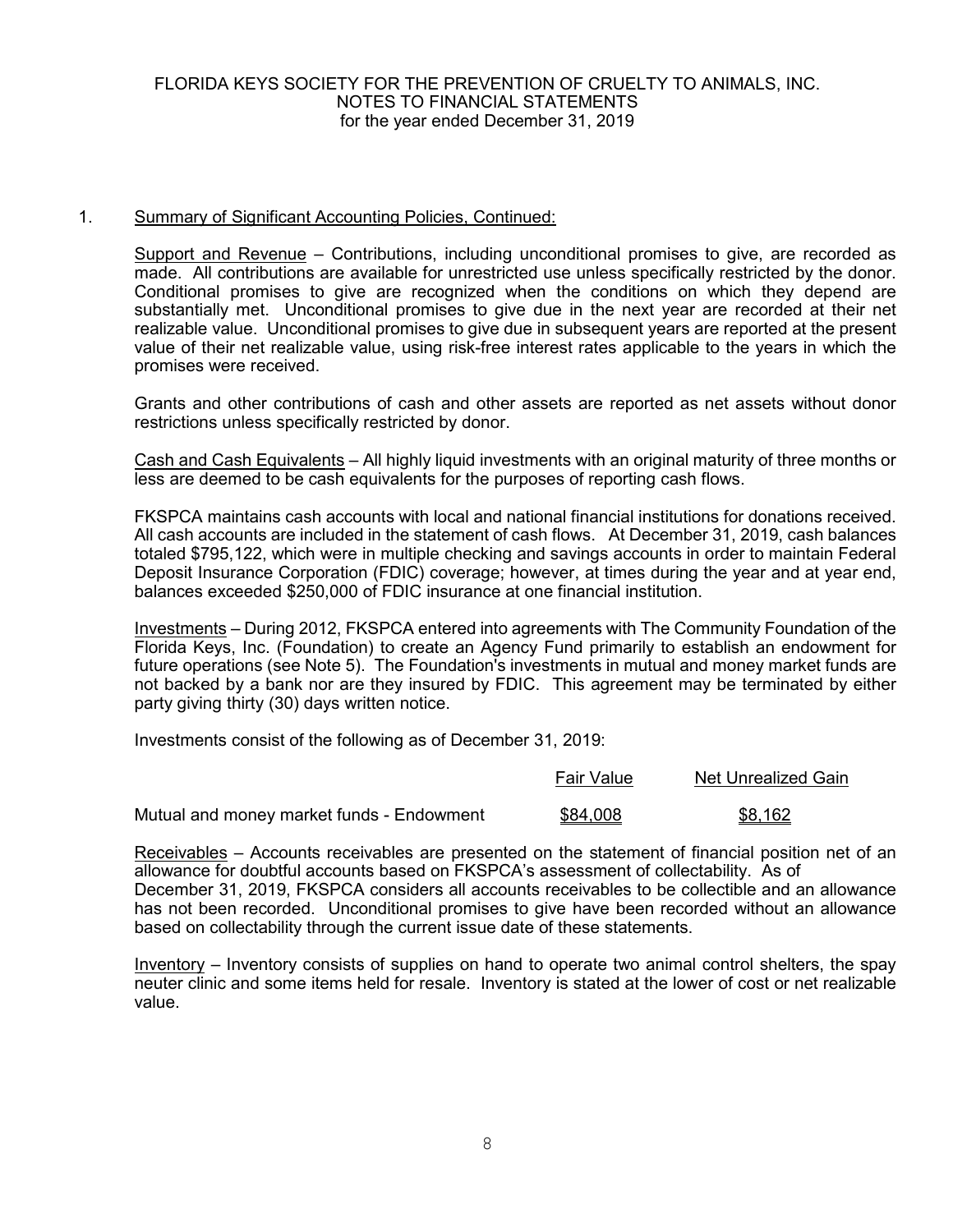## 1. Summary of Significant Accounting Policies, Continued:

 Property and equipment – Purchased property and equipment are recorded at cost when the expenditure is in excess of \$2,500. Major renewals and betterments are capitalized while minor renewals and betterments are expensed as incurred. Depreciation expense is provided using the straight line method over the estimated useful lives of the respective assets. A summary of the estimated useful lives for the principal classifications of property and equipment is as follows:

| Classification                         | <b>Useful Lives</b> |
|----------------------------------------|---------------------|
| Building - Key West shelter            | 39 years            |
| Building - KW shelter major components | 15 - 25 years       |
| <b>Building - Improvements</b>         | $5 - 15$ years      |
| Furniture & Equipment                  | $5 - 8$ years       |
| <b>Vehicles</b>                        | 5 years             |

 Donations of property and equipment are recorded as support at their estimated fair value. Such donations are reported as without donor restrictions unless the donor has restricted the donated asset to a specific purpose.

 Income tax status – FKSPCA has been recognized by the Internal Revenue Service as tax exempt under Section 501(c)(3) of the Internal Revenue Code. FKSPCA has also been classified as an entity that is not a private foundation within the meaning of Section 509(a) and qualifies for deductible contributions as provided in Section 170(b)(1)(A)(vi). FKSPCA had no excise or unrelated business income taxes for the year ended December 31, 2019. FKSPCA is subject to routine audits by taxing jurisdictions. However, there are currently no such audits in progress for any tax period. Tax periods 2016-2018 are subject to review by the IRS should they choose to do so.

 Grants and contracts - Grants and contracts restricted for specific purposes are classified as revenue with donor restrictions. Amounts earned but not received are reported as receivable. Amounts received but not earned are recorded as deferred revenue. Unconditional grants and contributions are recorded as revenue in the period received.

 Donated services, materials and facilities – Contributions of donated materials and supplies are recorded at their fair values in the period received. The criteria for recording donated services are those that (a) create or enhance nonfinancial assets or (b) require specialized skills, and would typically need to be purchased if not provided by donation and they are recorded in the period received. Donated facilities are recorded at their fair value when received if a market exists for such a facility.

Contingencies – Financial awards from local government entities in the form of grants or contracts are subject to audit by the respective governmental agencies. The possible disallowance by the governmental agencies of any item charged to the program or request for the return of any unexpended funds cannot be determined at this time. Accordingly, no provision for any liability that may result has been made in the financial statements.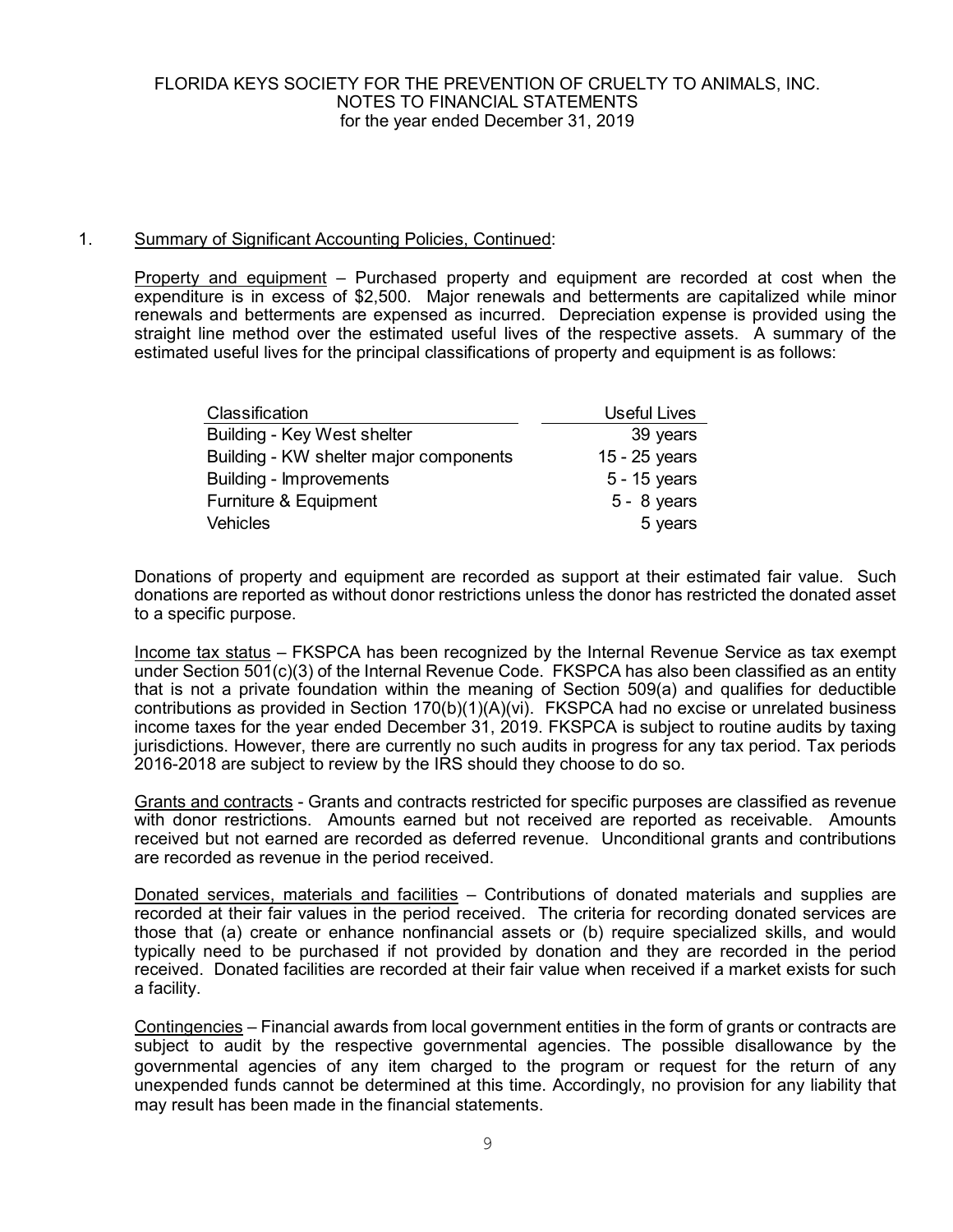## 1. Summary of Significant Accounting Policies, Continued:

Economic Dependence – FKSPCA provides its program services with funds primarily received from local government contracts and donations from the public. A significant reduction in the level of either of these funding sources, if it were to occur, may have an adverse effect on FKSPCA's programs and activities.

Liquidity and Availability– FKSPCA receives significant contributions and grant awards with donor restrictions to be used in accordance with the associated purpose restrictions.

The Board has established a long-term goal to cover the costs of general expenditures through: spending policy distributions from funds controlled by the Board, administrative fees allowed from grant sources, program service fees, and investment return on operating reserves.

These revenue sources provided 100% of applicable costs for the year ended December 31, 2019. General expenditures include administrative and general expenses, fundraising expenses and cost of programs.

 Change in Accounting Principles – In 2018, FKSPCA adopted Accounting Standards Update 2016- 14, *Not-for-Profit Entities (Topic 958): Presentation of Financial Statements of Not-for-Profit Entities.* A summary of the changes is as follows:

Statement of Financial Position – The statement of financial position distinguishes between two new classes of net assets – those with donor-imposed restriction and those without. This is a change from the previously required three classes of net assets – unrestricted, temporarily restricted and permanently restricted.

 Statement of Activities and Functional Expenses – Expenses are reported by nature and function.

Notes to Financial Statements - Enhanced quantitative and qualitative disclosures provide additional information useful in assessing liquidity and cash flows available to meet operating expenses for one year from the date of the statement of financial position. This change has no impact on previously reported total change in net assets.

## 2. Compensated Leave:

 Employees are entitled to paid compensated leave in varying amounts in accordance with administrative policies. The liability for leave is based upon the actual unused leave at the applicable rate of pay for each employee. Employees may carry over to the following calendar year the total of any annual leave time that they have earned during the current calendar year plus forty (40) hours of annual leave from the prior calendar year. Any annual leave in excess of that amount is forfeited. Accrued wages are employee wages earned but not yet paid.

Balances at December 31, 2019 are as follows:

| <b>Accrued Paid Time Off</b> | 40,987 |
|------------------------------|--------|
| <b>Accrued Wages</b>         | 22,304 |
|                              | 63,291 |
|                              |        |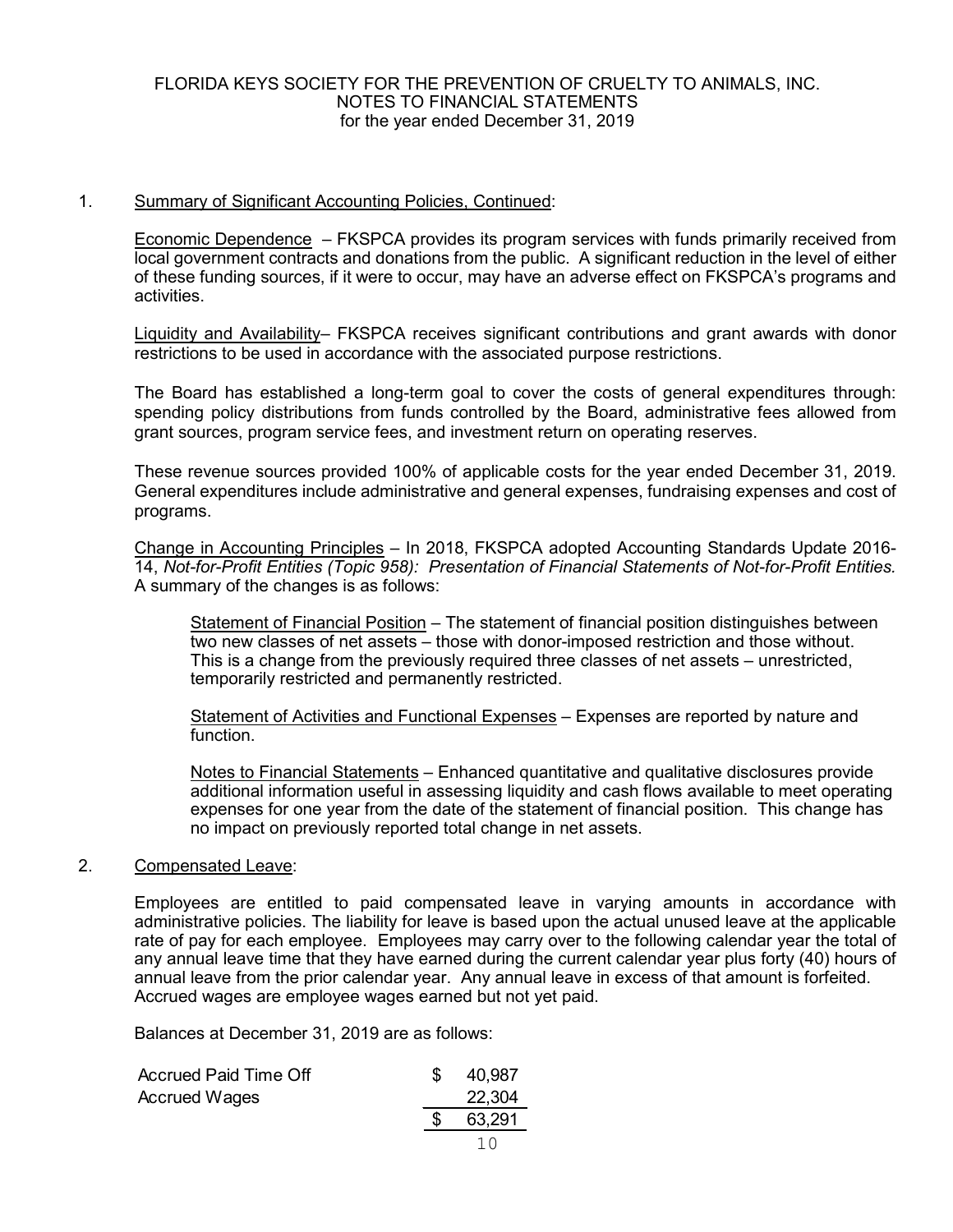## 3. Net Assets:

The net assets of FKSPCA are summarized as follows as of December 31, 2019:

| Net assets without donor restrictions and non-designated   | \$9,467,083 |
|------------------------------------------------------------|-------------|
| Net assets without donor restrictions but Board designated | 280,520     |
| Total without donor restrictions                           | \$9,747,603 |

Net assets with donor restrictions are restricted for the following purposes or periods:

| Subject to expenditure for specified purpose, passage of time or both |             |
|-----------------------------------------------------------------------|-------------|
| Oscar Fund for extensive medical needs                                | 50,176      |
| Dog Park Fund to cover expenses of Key West dog park                  | 15,603      |
| Adoption fee fund                                                     | 2,457       |
| Spay Neuter clinc                                                     | 161,059     |
| Total with donor restrictions                                         | 229,295     |
|                                                                       |             |
| Total net assets                                                      | \$9,976,898 |

 During the year, net assets released from donor restrictions resulted from the satisfying of the following donor restrictions:

| Medical needs, regualr and extensive | 2.377  |
|--------------------------------------|--------|
| Dog park expenses                    | 4.588  |
| Spay Neuter clinc                    | 37.130 |
| Total released                       | 44,095 |

## 4. Liquidity and Availability of Resources:

 FKSPCA's financial assets available within one year of the consolidated statement of financial position sheet date, for general expenditure such as operating expenses, as follows as of December 31, 2019:

| Cash and cash equivalents | \$795,122 |
|---------------------------|-----------|
| Certificates of deposit   | 228,314   |
| Accounts receivable       | 256,261   |
| Total                     | 1,279,697 |

Less amounts unavailable for general

| 229,295 |
|---------|
| 196,512 |
| 853,890 |
|         |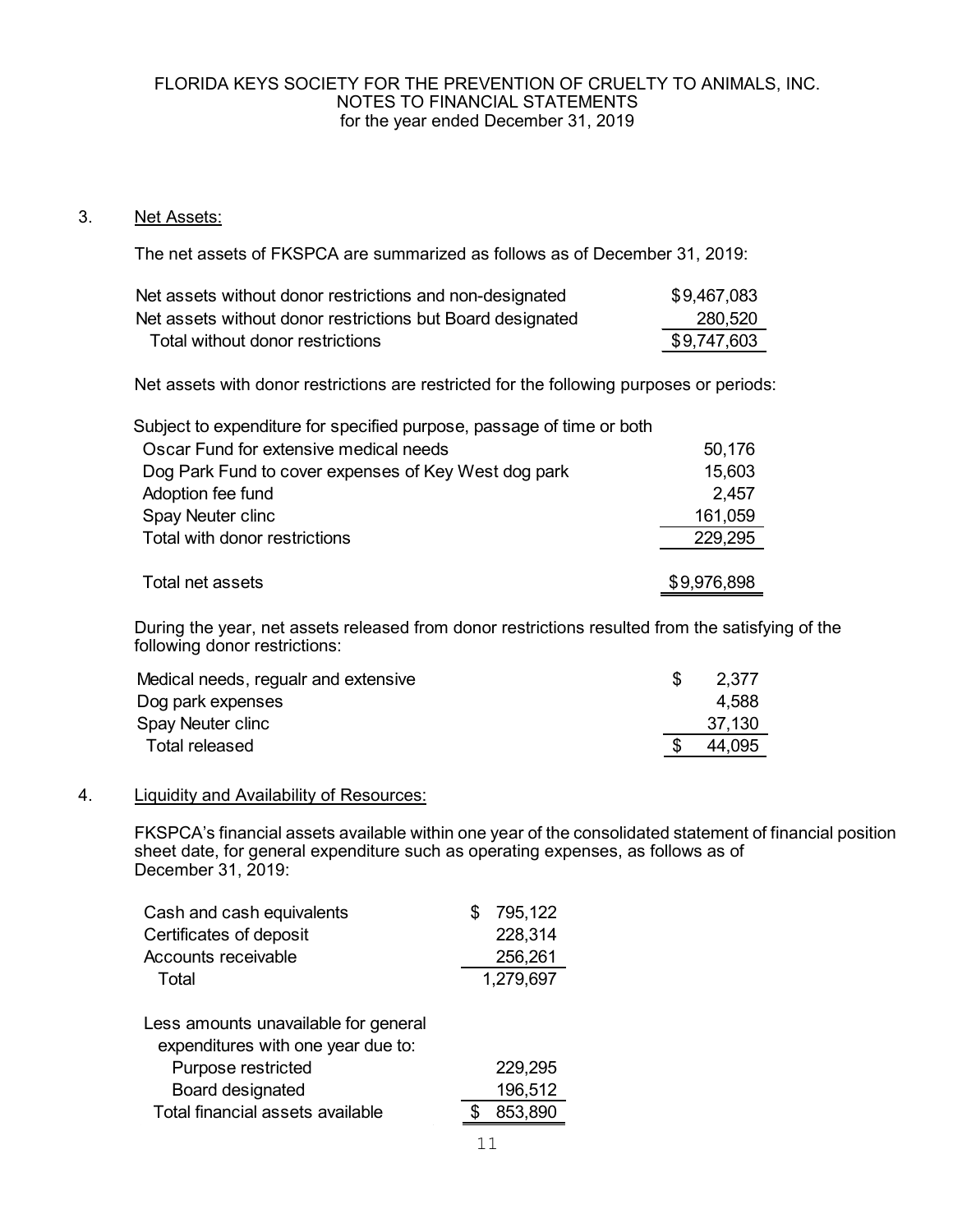## 4. Liquidity and Availability of Resources, Continued:

 The financial assets in the table above have been reduced by amounts not available for general use because of donor restrictions for specific purposes or Board designation.

## 5. Endowments:

 FKSPCA's endowment consists of an agency fund established in 2012 by the Board of Directors at The Community Foundation of the Florida Keys, Inc. (Foundation) with an initial transfer of \$5,000. The agency fund was created to function as a permanent but board-designated endowment fund for future operations. As required by accounting principles generally accepted in the United States of America (GAAP), net assets associated with endowment funds, including board-designated endowment funds, are classified and reported based on the existence or absence of donor-imposed restrictions. The Board has designated the donations and earnings received since its inception to remain a part of the endowment fund. Because there are no specific donor restricted donations in the fund as of December 31, 2019, the entire balance of the endowment fund is a part of net assets without donor restrictions.

Changes in the endowment fund for the year ended December 31, 2019, were:

| Endowment net assets without donor restrictions, \$ | 24.619 |  |
|-----------------------------------------------------|--------|--|
| beginning of the year                               |        |  |
| Contributions                                       | 51.227 |  |
| Net gain on endowment                               | 8.162  |  |
| Endowment fund December 31, 2019                    | 84,008 |  |

## 6. In-Kind Donations:

 Donated materials – FKSPCA receives donations of supplies for use in its mission. These donations were recorded at their fair market value of \$68,762. Donations of items for fundraising events are not recorded as a matter of policy.

 Donated services – FKSPCA receives donated services from a variety of unpaid volunteers assisting with fundraising, program services, and general activities that are not recorded, as they do not meet the criteria for recording. FKSPCA received \$35,358 of qualifying donated services that were recorded as revenue in the statement of activities during the year.

 Donated facilities – FKSPCA receives use of land located at 5711 College Road on which the animal control shelter facilities were built under their contract to operate the Key West animal shelter. Since a market for the rental of such a facility does not exist, no amounts are recorded in the financial statements.